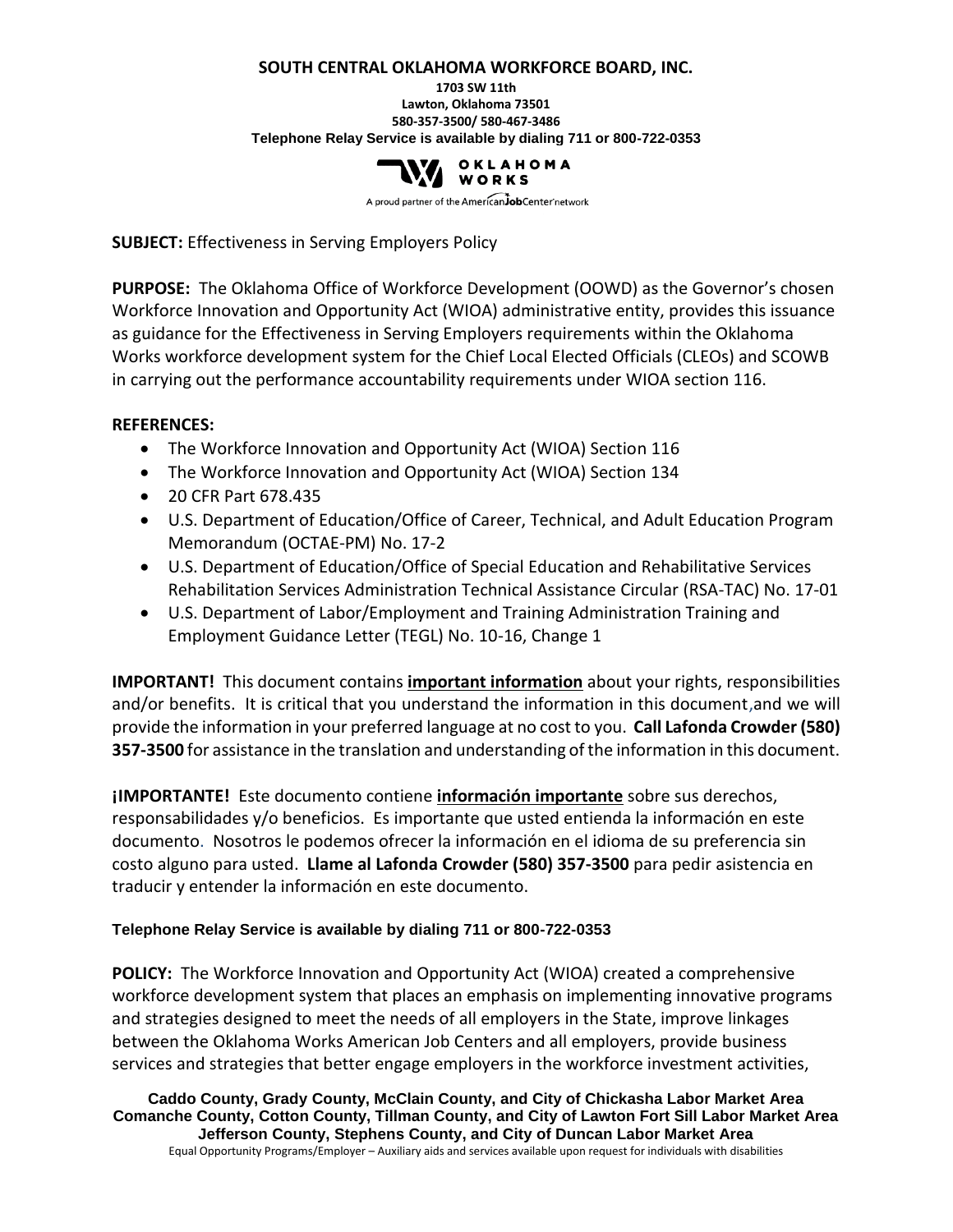and make the workforce development system more relevant to the needs of the State and local businesses.

Businesses should have access to a one-stop experience in which high quality and professional services are provided across partner programs in a seamless manner. Local areas should provide a single point of contact to each employer representing all core programs, making the difference between specific core programs invisible to the businesses they serve and provide services to the local area as a unified unit. Effective business services must be developed in a manner that supports engagement of employers of all sizes in the context of both regional and local economies avoiding multiple uncoordinated contacts.

As stated in TEGL 10-16 - Change 1, OCTAE-PM 17-2, and RSA-TAC 17-01 WIOA Section 116 establishes performance accountability indicators and performance reporting requirements to assess the effectiveness of the State and local areas in achieving positive outcomes for individuals served by the workforce development system's six core programs. These six core programs are the Adult, Dislocated Worker, and Youth programs, authorized under WIOA title I and administered by DOL; the Adult Education and Family Literacy Act (AEFLA) program, authorized under WIOA title II and administered by ED; the Employment Service program authorized under the Wagner-Peyser Act, as amended by WIOA title III and administered by DOL; and the Vocational Rehabilitation (VR) program authorized under title I of the Rehabilitation Act of 1973, as amended by WIOA title IV and administered by ED.

WIOA sec.  $116(b)(2)(A)(i)(V)$  requires the Departments to establish a primary indicator of performance for effectiveness in serving employers, the sixth primary indicator of performance. Since this indicator is a new approach for measuring performance under WIOA's six core programs, a pilot program is being implemented during which States must select two of the three approaches to report data that the Departments will use to assess a permanent indicator. The States experiences with the various approaches will be evaluated and a standardized indicator will be identified and implemented by the Departments no later than the beginning of Program Year 2019. Oklahoma has elected to pilot all three approaches as indicated in The Oklahoma State Plan.

- Approach 1 Retention with the same employer addresses the programs' efforts to provide employers with skilled workers;
- Approach 2 Repeat Business Customers addresses the programs' efforts to provide quality engagement and services to employers and sectors and establish productive relationships with employers and sectors over extended periods of time; and
- Approach 3 Employer Penetration Rate addresses the programs' efforts to provide quality engagement and services to all employers and sectors within a State and local economy.

This indicator will be measured as a shared outcome across all six core programs to ensure a holistic approach to serving employers. This indicator is being implemented in the form of a pilot program to test the rigor and feasibility of three approaches, to solicit State input on suggested employer measures the State voluntarily develops and reports, and to subsequently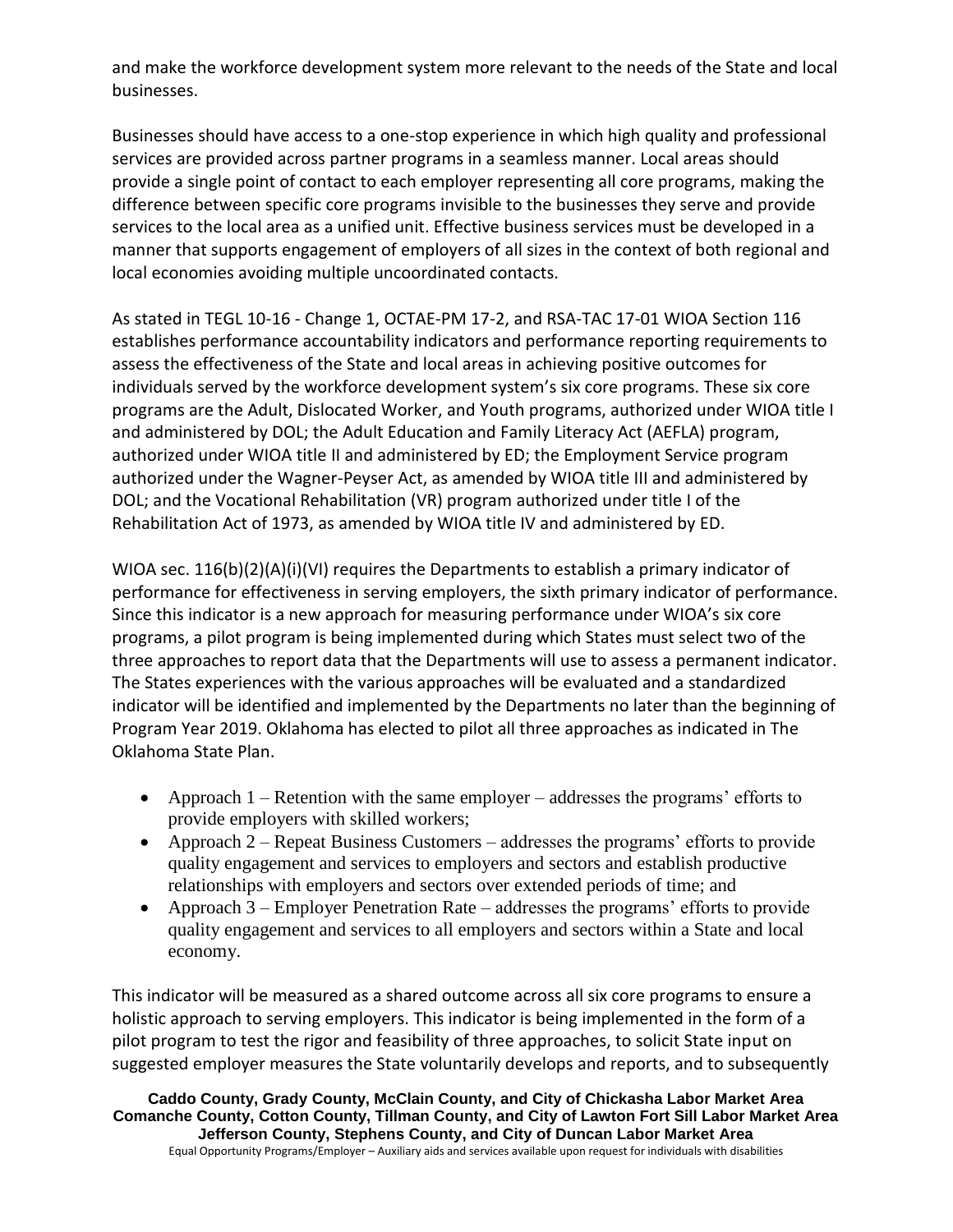set a standardized indicator. This indicator is reported on an annual basis; therefore, the reporting period for the effectiveness in serving employers indicator is the program year.

The three approaches are designed to gauge three critical workforce needs of the business community:

- Providing employers with skilled workers;
- Providing quality engagement and services to employers and sectors and establishing productive relationships with employers and sectors over extended periods of time; and
- Providing quality engagement and services to all employers and sectors within a State and local economy.

The development of industry and sector partnerships is a critical business service that local areas must explicitly provide as required by WIOA sec. 134(c)(1)(A)(v). Industry or sector partnerships and industry sector strategies are two different services. It is important for business services provided through Oklahoma Works American Job Centers to properly support industry sector partnerships.

Oklahoma Works American Job Centers should structure business services to best meet the needs of the employers that they service, although an individual liaison which creates an effective mechanism for serving employers, is encouraged. The business services must fall within the 8 core program services included within this guidance, however the description of services is a non-exhaustive list as not to restrict innovative thinking about methods of service provision. The LWDB and Oklahoma Works One-Stop Operator has the flexibility for the development of sector-based strategies that support the meet the needs of the areas businesses and comply with relevant statutory provisions.

WIOA sec. 134(d)(1)(A) does require that business services be provided through the one-stop delivery system, Oklahoma Works American Job Centers. These business services may be provided by SCOWB or through effective business intermediaries (e.g. local chambers, regional economic development organizations, industry association groups, etc.) working in conjunction with SCOWB or through other public and private entities in a manner determined appropriate by SCOWB and in cooperation with the state, consistent with 678.435(c).

# **The Three Approaches to Measuring Effectiveness in Serving Employers**

### **Approach 1: Retention (Retention with the same employer)**

This approach captures the percentage of participants who exit and are employed with the same employer in the second and fourth quarters after exit. States must use wage records to identify whether a participant's employer wage record indicates a match of the same establishment identifier (such as a Federal Employer Identification Number (FEIN) or State tax id) in the second and fourth quarters.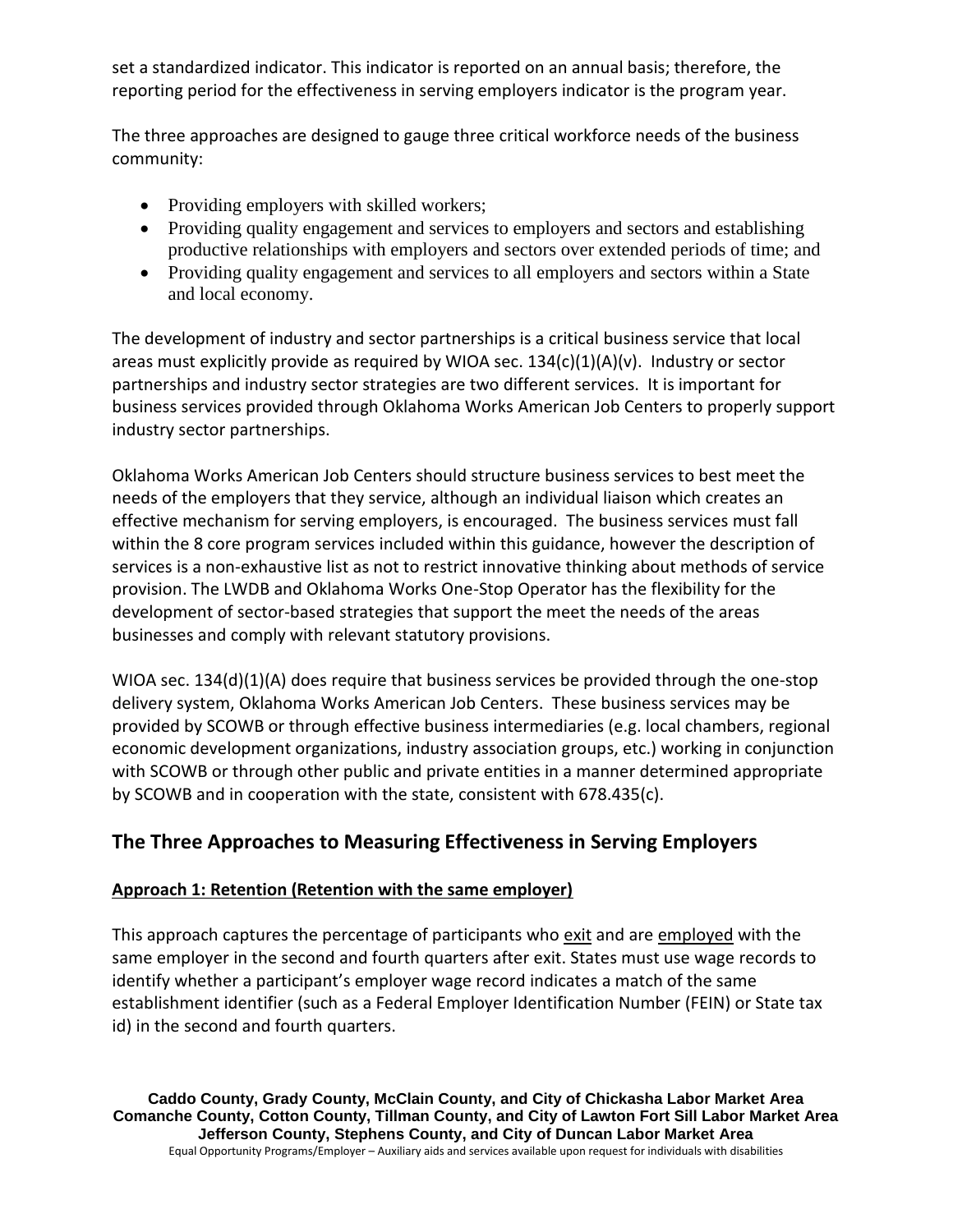This approach is useful in determining whether the core programs are serving employers effectively by improving the skills of their workforce and decreasing employee turnover.

## Calculation Methodology

The number of participants with wage records who exit during the reporting period and were employed by the same employer during the second quarter after exit and the fourth quarter after exit DIVIDED by the number of participants with wage records who exit and were employed during the second quarter after exit.

For this measure, States must report on the Participant Individual Record Layout (PIRL) data element 1618 (Retention with the Same Employer in the 2nd Quarter and the 4th Quarter) in the WIOA Joint PIRL. This data element is calculated based on information included in the wage record matches for participants in their fourth quarter after exit. This means that the only participants who are included in this approach are those for whom a wage record match is available. In order to count as a "yes" for this measure, the participant must have the same establishment identifier (such as an employer FEIN or State tax id) in both the second and fourth quarters after exit. This creates the numerator for this measure.

The denominator for this measure is calculated based on those participants with wage records who were employed in the second quarter after exit.

#### Data Collection

Data on employee retention for all participants who received Employment and Training Administration (ETA)-funded WIOA program services will be collected by the Oklahoma Works American Job Centers, utilizing OKJobMatch, and reported at the State-level by OOWD.

Outcomes for title II AEFLA participants who are co- enrolled and receiving career services through Oklahoma Works American Job Centers will be collected utilizing OKJobMatch as they will be captured in that set of data. Title II AEFLA participants who are not co-enrolled in ETAfunded WIOA programs are not included in this approach.

Data on title IV VR participants will be collected at the State level, through the State VR agency, and submitted to the Performance Officer at OOWD, who will aggregate both sets of information to provide one shared outcome for this approach.

### **Approach 2: Repeat Business Customers (Percentage of repeat employers using services within the previous three years)**

This approach tracks the percentage of employers who had received services from the core programs more than once during the last three reporting periods.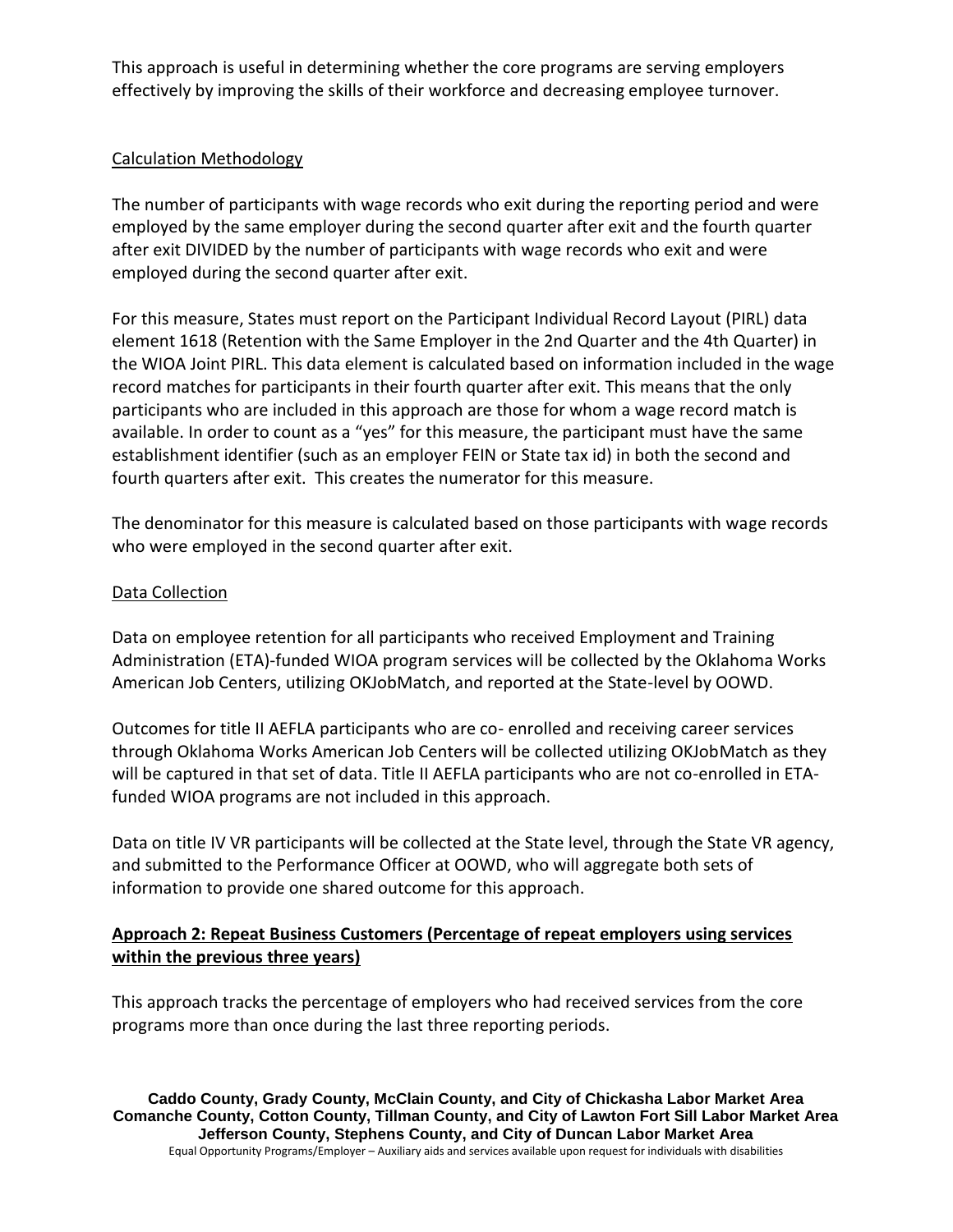This approach is useful in determining whether employers who receive services from the core programs are satisfied with those services and become repeat customers. It also assesses the Oklahoma Works American Job Center's ability to develop and maintain strong relationships with employers over extended periods of time.

#### Calculation Methodology

The total number of establishments, as defined by Bureau of Labor Statistics (BLS) Quarterly Census of Employment and Wages (QCEW) program, served during the current reporting period (i.e., one program year) and that during the prior three reporting periods have used core program services more than once DIVIDED by the number of establishments, as defined by BLS QCEW, served during the current reporting period.

This measure is a unique count of employers who use WIOA core programs more than once. Regardless of the incidence of repeat usage of WIOA core program services, an employer who uses WIOA core program services more than once during the last three reporting periods should be counted only once in this calculation.

Note: As this indicator is implemented, it is the Departments' intent to look forward until three program years' worth of data become available. The Departments are not requiring States to use data for services delivered to employers prior to July 2016 to fulfill the prior three reporting periods' requirement. The reporting period for this indicator is a program year (July 1 through June 30).

#### Data Collection

For this measure, States must report on the Effectiveness in Serving Employers Report in the WIOA Statewide Performance Report (ETA-9169). For employers with more than one physical location, the BLS QCEW reports each work site as a separate establishment, and therefore, the total number of business establishments receiving services should be counted this way.

The definitions for the different categories of "Core Program Services" that may be counted when calculating this approach are listed on Attachment I. For example, a placement through title IV would fall under the "Worker Recruitment Assistance" category and would therefore count as a core program service.

## **Approach 3: Employer Penetration Rate (Percentage of employers using services out of all employers in the State)**

This approach tracks the percentage of employers who are using the core program services out of all employers in the State served by the public workforce system (i.e., employers served).

This approach is useful in determining whether the core programs are serving a large portion of employers in an area and are adequately meeting the workforce needs of the area.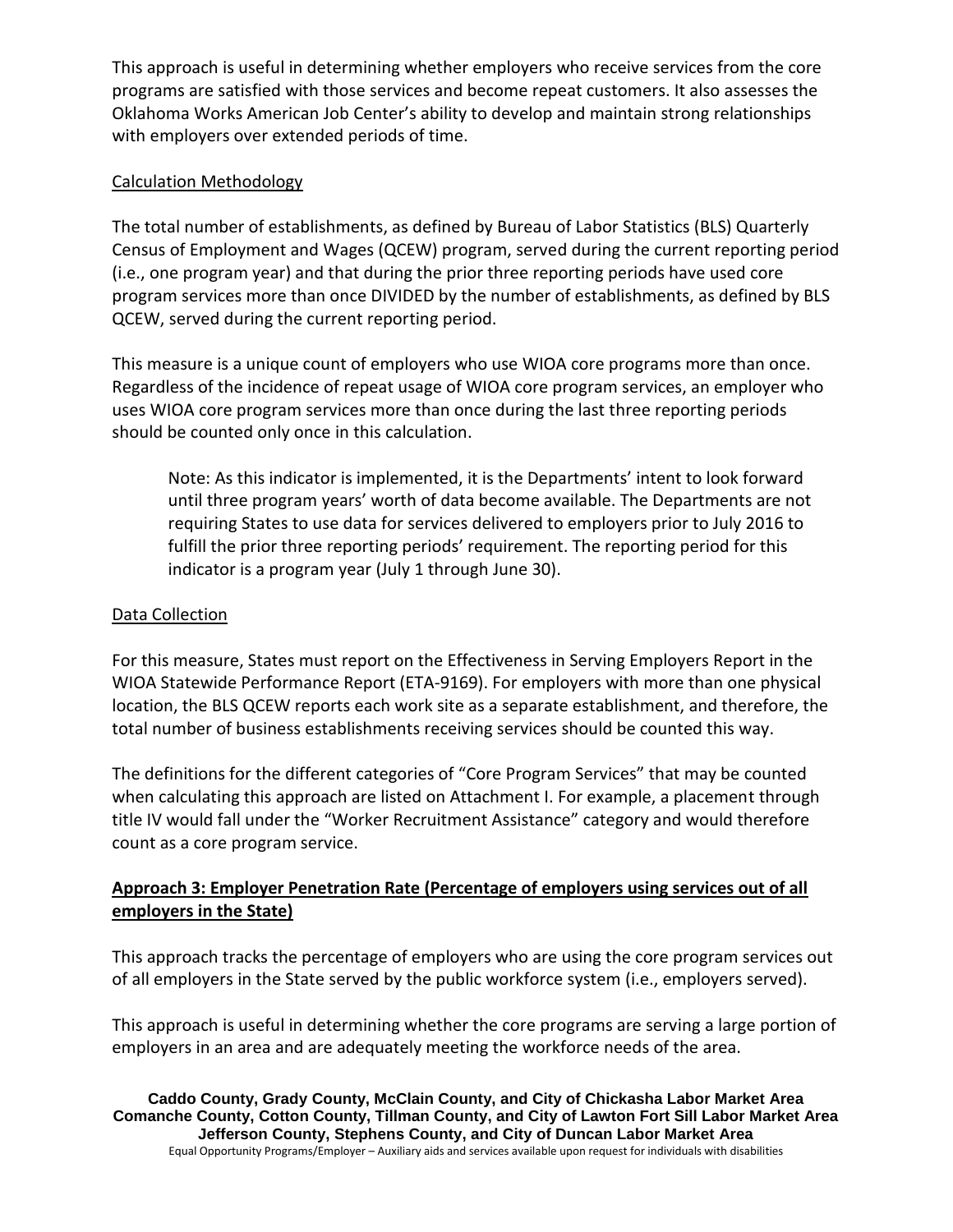### Calculation Methodology

The total number of establishments, as defined by the BLS QCEW program, that received a service or, if it is an ongoing activity, are continuing to receive a service or other assistance during the reporting period DIVIDED by the total number of establishments, as defined by BLS QCEW.

This measure is a unique count of employers using WIOA core programs. If an establishment receives, or continues to receive, more than one service during the reporting period (i.e., during the program year), that establishment should be counted only once in this calculation.

#### Data Collection

For this measure, States must report on the Effectiveness in Serving Employers Report in the WIOA Statewide Performance Report (ETA-9169). For employers with more than one physical location, the BLS QCEW reports each work site as a separate establishment and therefore, the total number of business establishments receiving services should be counted this way.

The definitions for the different categories of "Core Program Services" that may be counted when calculating this approach are listed on Attachment I. For example, a placement through the title IV VR program would fall under the "Worker Recruitment Assistance" category and would therefore count as a core program service.

## **State Data Collection and Reporting**

In order to implement the effectiveness in serving employers indicator as a shared indicator, the coordination of data collection and reporting will be a joint effort between core partners. Since the measure is dependent on BLS QCEW data, UI wage data and an establishment identifier, the Oklahoma Employment Security Commission (OESC) is responsible for comparing the data to the BLS QCEW and calculating the outcomes according to WIOA Joint Reporting requirements and guidance. The Oklahoma Office of Workforce Development (OOWD), as support to the Governor's Council for Workforce and Economic Development, is responsible for reporting the data for the Effectiveness in Service Employers as a required section in the WIOA Statewide Performance Report (ETA-9169) in conjunction with the WIOA Title I Adult Annual Performance Report beginning with the PY 2017 WIOA Annual Report. OESC will provide the appropriate data to OOWD no later than September 15<sup>st</sup> for the Annual Performance Report, due October 1st.

The reporting methodology depends on the approaches selected.

#### **Approach 1:**

Retention with the Same Employer in the 2nd Quarter and the 4th Quarter (data element 1618) is based on individual participant data and is calculated using data collected within the PIRL and, therefore, can be aggregated and reported like the other primary performance indicators. Data for all participants who received ETA-funded WIOA program services will be collected by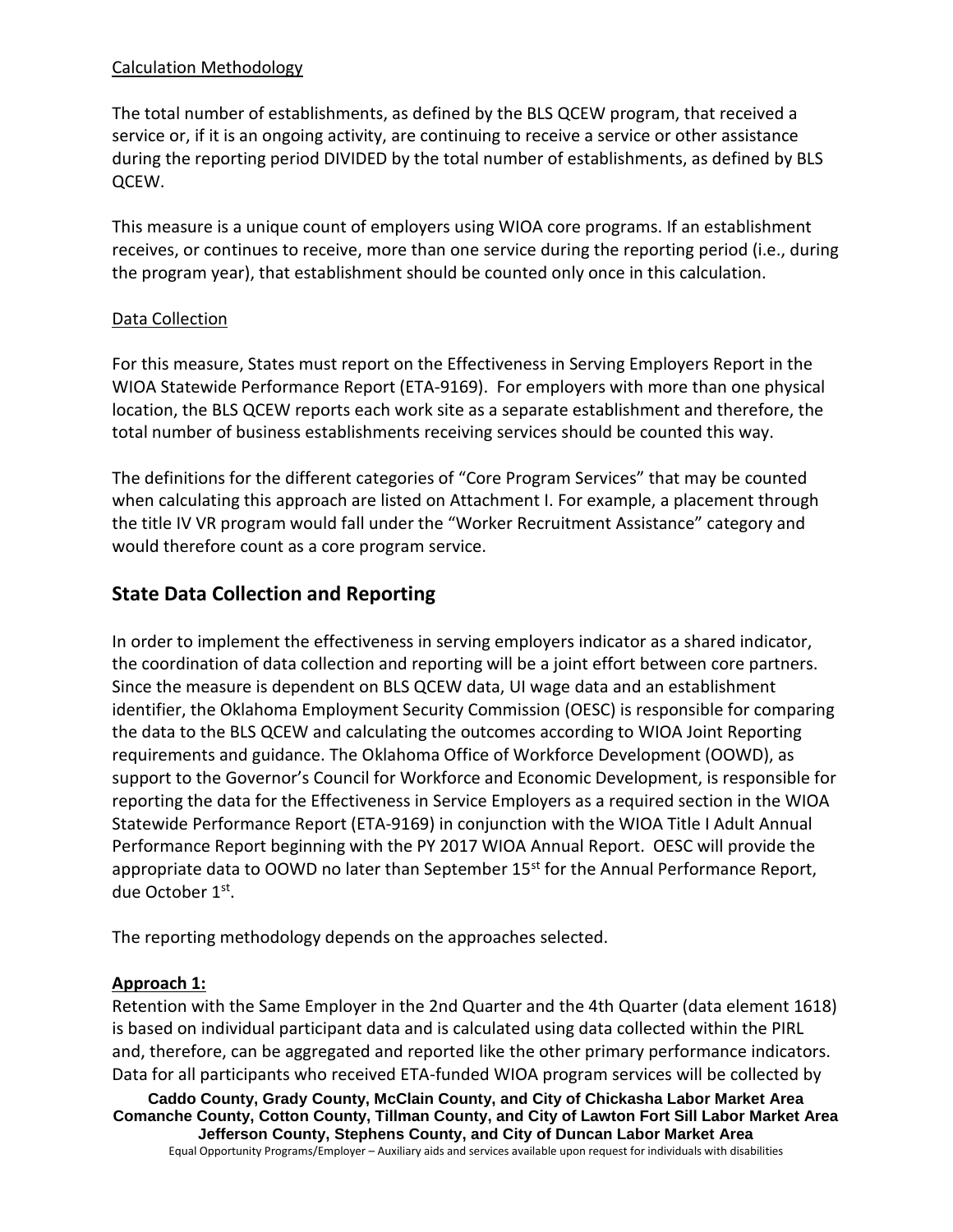the Oklahoma Works American Job Centers, utilizing OKJobMatch. Outcomes for title II AEFLA participants who are co- enrolled and receiving career services through the Oklahoma Works American Job Centers will also be captured in that set of data. Data on title IV VR participants will be collected at the State level, through the State VR agency, and submitted to OOWD on a quarterly basis, within 30 days after the end of the quarter. OOWD will report the statewide outcome for this approach on the WIOA Statewide Performance Report in conjunction with the WIOA Title I Adult Annual Report by October 1st.

## **Approach 2&3:**

The Employer Penetration and Repeat Business Customer approaches are not based on individual participant data and will not be derived from the PIRL. Therefore, the following requirements for collecting and validating data related to these approaches have been established.

- The business services must fall within the listed **8 Core Program Services** (Attachment I)
- Title I business services, Local and State, must be recorded in the Employer Contact Tracking functionality within OKJobMatch and all services must be recorded within a timely manner for reporting.
- State coordinated Rapid Response events will be reported by the OOWD Rapid Response Coordinator.
- Title II business services must be recorded in the Employer Services Tracking Sheet (Attachment III) or OKJobMatch and all services must be recorded within a timely manner for reporting.
- Title III business services, Local and State, must be recorded in the Employer Contact Tracking functionality within OKJobMatch and all services must be recorded within a timely manner for reporting.
- Title IV business services must be recorded in the Employer Contact Tracking functionality within the AWARE system and all services must be recorded within a timely manner for reporting.
- The attached employer contact tracking sheet (Attachment III) must be utilized by the ODCTE and DRS to report provided business services to OOWD on a quarterly basis, within 30 days after the end of the quarter.
- OOWD will combine and provide OESC the data no later than August  $15<sup>st</sup>$  for comparison with the BLS QCEW.
- OESC will compare data to the BLS QCEW report and provide OOWD with the calculations and percentage required for performance reporting no later than September  $15<sup>th</sup>$ .

The BLS QCEW program publishes a quarterly count of employment and wages reported by employers covering 98 percent of U.S. jobs, available at the county, Metropolitan Statistical Area (MSA), State and national levels by industry. This data is considered to be an accurate count of the total work sites in a given State or county. Due to the lag in BLS QCEW data availability for the Employer Penetration and Repeat Business Customers approaches, the complete data will not be available for reporting in the PY17 WIOA annual report. When submitting initial and subsequent results for the Employer Penetration approach, it is required that the most recently available BLS QCEW data published by BLS is utilized.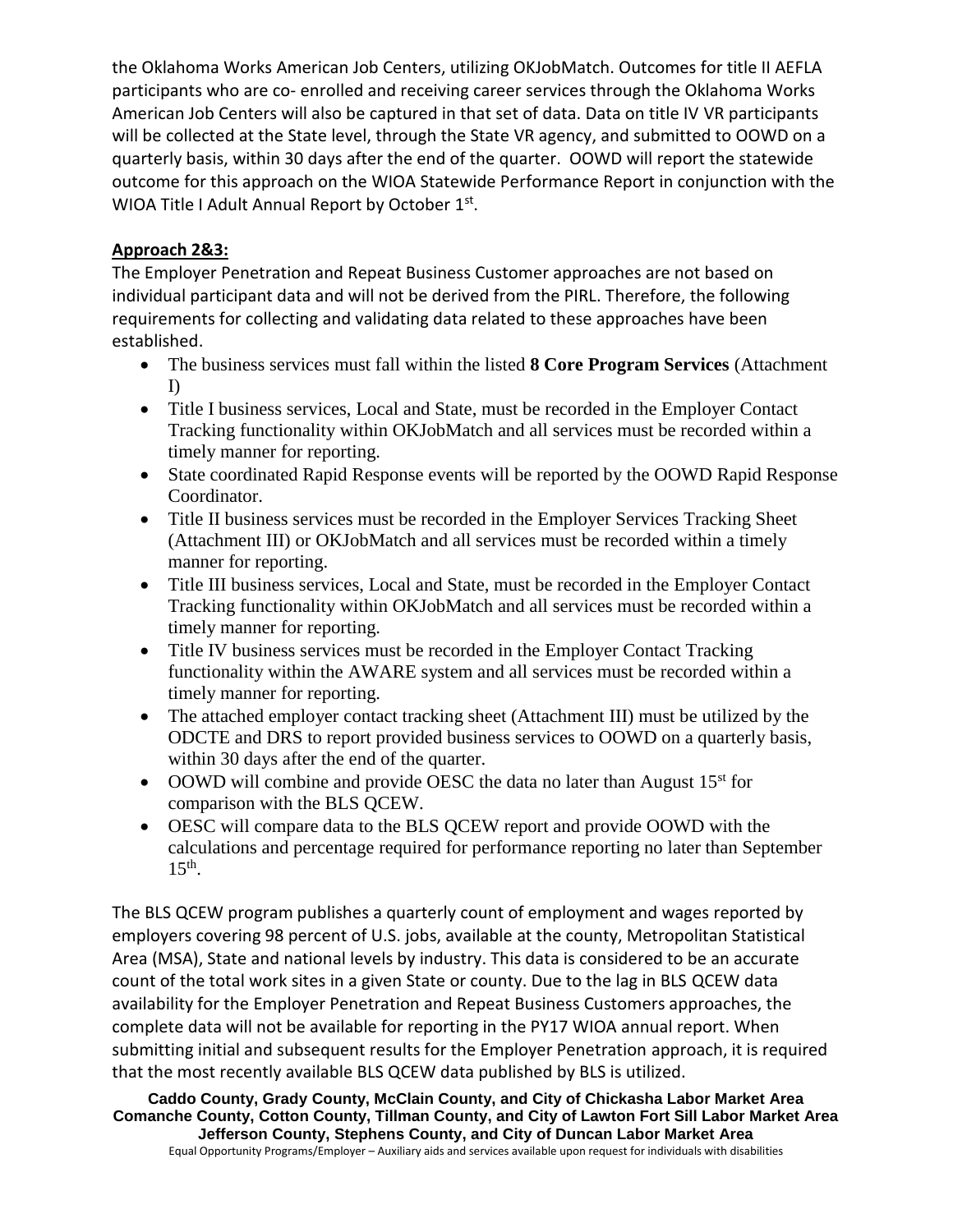## **Program-Specific Criteria of Exit**

Title I Adult, Dislocated Worker and Youth; Title II AEFLA; & Title III Employment Service Programs

- $\triangleright$  The date of exit cannot be determined until 90 days have elapsed since the participant last received services.
- $\triangleright$  There must be no plans to provide the participant with future services.
- $\triangleright$  The date of exit is applied retroactively to the last date of service.
- $\triangleright$  PIRL data element 901 (Date of Program Exit) is used to collect and report the date of exit.

Title IV VR Program

- $\triangleright$  The participant's record of service is closed in accordance with 34 CFR 361.56 because the participant has achieved an employment outcome; or
- ➢ The participant's service record is closed because the individual has not achieved an employment outcome or the individual has been determined ineligible after receiving services in accordance with 34 CFR 361.43
- $\triangleright$  VR participants are NOT considered to have exited if the service record is closed because the participant has achieved a supported employment outcome in an integrated setting, but not in competitive integrated employment at the time the VR service record is closed.
- $\triangleright$  RSA-911 data element (Date of Exit) is the VR equivalent of PIRL data element 901 (Date of Program Exit).
- $\triangleright$  For VR program participants who have achieved an employment outcome, the exit date is at least 90 days after the attainment of the employment outcome and the individual has met the requirements under 34 CFR 361.56
- ➢ For VR program participants who have not achieved an employment outcome, or have been determined ineligible after receiving services in accordance with 34 CFR 361.43, the exit is based on the date of the determination to close the service record.

**EQUAL OPPORTUNITY AND NONDISCRIMINATION STATEMENT:** All Recipients, and Subrecipients/Sub-grantees must comply with IWOA's Equal Opportunity and Nondiscrimination provisions which prohibit discrimination on the basis of race, color, religion, sex (including pregnancy, childbirth, and related medical conditions, transgender status, and gender identity), national origin (including limited English proficiency), age, disability, political affiliation or belief, or, for beneficiaries, applicants, and participants only, on the basis of citizenship status or participation in a WIOA Title-I financially assisted program or activity.

**ACTION REQUIRED:** SCOWB Policy is to become a part of your permanent records and made available to appropriate staff and sub-recipients.

SCOWB in conjunction with their CLEO will develop processes and procedures that provide businesses access to a one-stop experience in which high quality and professional services are provided across partner programs in a seamless manner. SCOWB will provide a single point of contact to each employer representing all core programs, making the difference between specific core programs invisible to the businesses they serve and provide services to the local area as a unified unit. Effective business services must be developed in a manner that supports